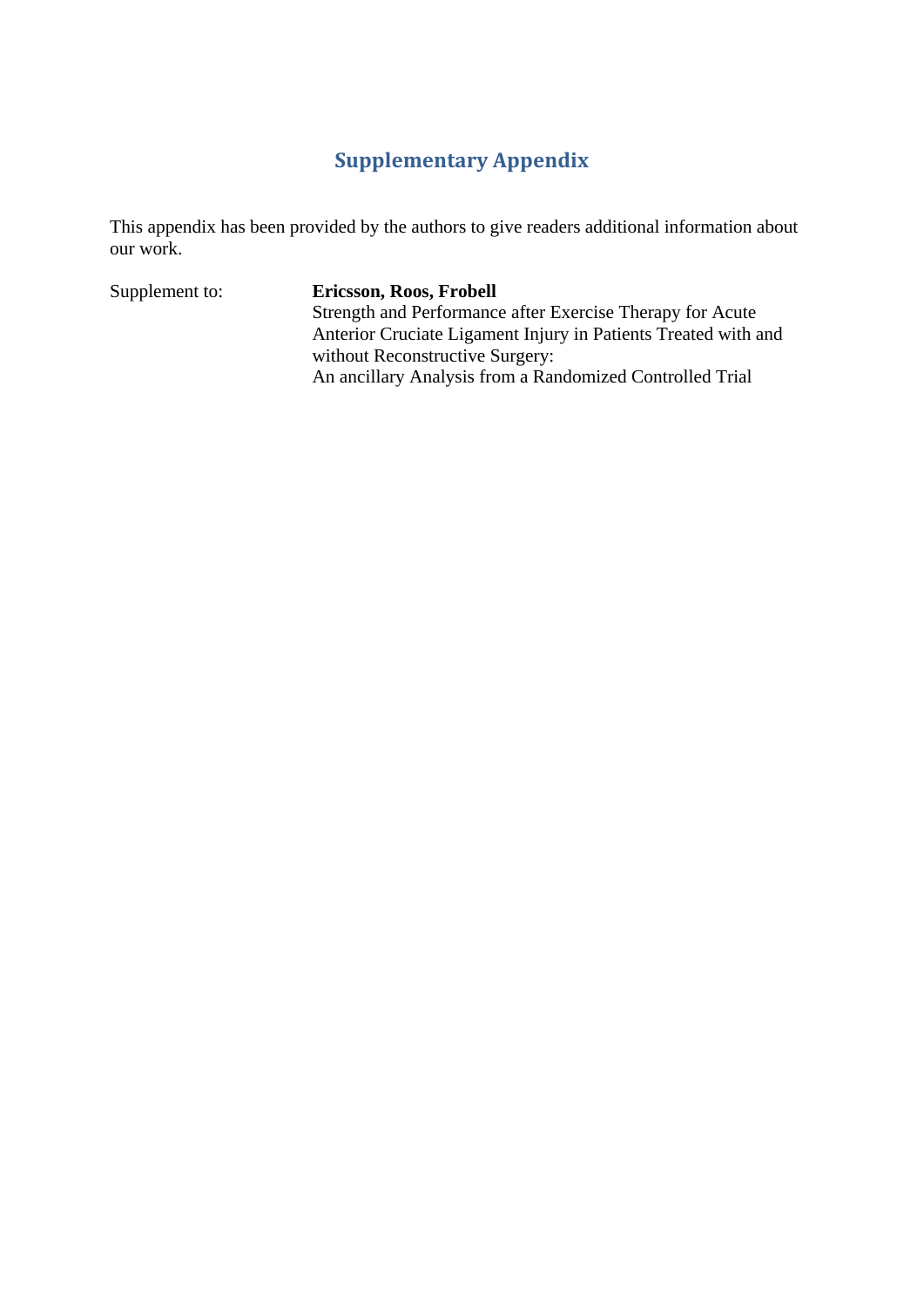#### APPENDIX A: REHABILITATION PROTOCOL OF THE KANON STUDY

The protocol included four levels described by exercise examples and goals for range of motion, muscle function, and functional performance for the first 24 weeks of rehabilitation. Goals for each level should be met prior to progression to the next level. Time intervals for each level were suggested but not superior to the goals. A slower progression was expected in those assigned to rehabilitation plus ACL reconstruction. Pain, swelling and discomfort slowed the progression, and if persistent a visit to the treating clinician was scheduled. Use of anti- inflammatory drugs (NSAID) was allowed if needed.

Examples of exercises appropriate for each phase are presented. These exercises are examples and the Physical Therapist also used complementary exercises complying with the guidelines for each phase.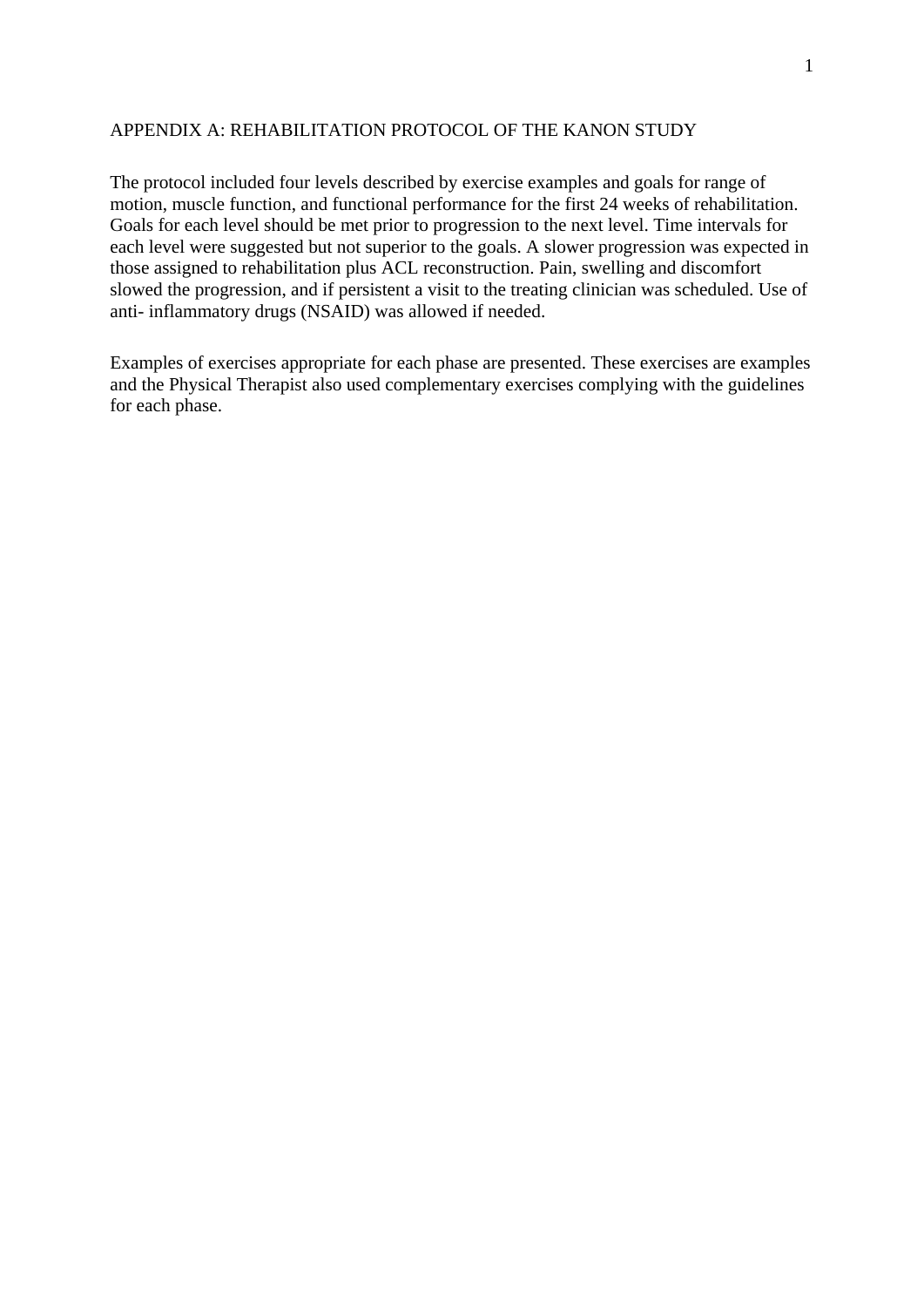|                                   | 0-4 weeks                                                                                                                                             | 5-8 weeks                                                                                                                                                                                                            | 9-12 weeks                                                                                                                                                                 | <b>13-16 weeks</b>                                                                                                                                                       | 17-24 weeks                                                                                                                                                              |
|-----------------------------------|-------------------------------------------------------------------------------------------------------------------------------------------------------|----------------------------------------------------------------------------------------------------------------------------------------------------------------------------------------------------------------------|----------------------------------------------------------------------------------------------------------------------------------------------------------------------------|--------------------------------------------------------------------------------------------------------------------------------------------------------------------------|--------------------------------------------------------------------------------------------------------------------------------------------------------------------------|
| Unloaded range of<br>motion (ROM) | As tolerated                                                                                                                                          | As tolerated                                                                                                                                                                                                         | Normal                                                                                                                                                                     | Normal                                                                                                                                                                   | Normal                                                                                                                                                                   |
| <b>Goals</b>                      | <b>Full extension</b><br>Flexion > 120 deg                                                                                                            | <b>Full extension</b><br>Flexion comparable<br>to other side                                                                                                                                                         | Comparable to<br>other side                                                                                                                                                | Comparable to<br>other side                                                                                                                                              | Comparable to<br>other side                                                                                                                                              |
| <b>Muscle function</b>            | Quadriceps:<br>unloaded full<br>control<br>Hamstrings: loaded<br>exercises<br>Exercises for other<br>lower limb muscles<br>and trunk are<br>initiated | Quadriceps: loaded<br>non-weight bearing<br>in $40-120$ deg and<br>closed-chain<br>(weight bearing)<br>exercises in 0-80<br>Hamstrings: full<br><b>ROM</b><br>Exercises for other<br>lower limb muscles<br>and trunk | Quadriceps: closed-<br>chain exercises<br>without limitations<br>Hamstrings:<br>exercises without<br>limitations<br>Exercises for other<br>lower limb muscles<br>and trunk | Quadriceps: open-<br>chain exercises<br>without limitations<br>Hamstrings:<br>exercises without<br>limitations<br>Exercises for other<br>lower limb muscles<br>and trunk | Quadriceps: open-<br>chain exercises<br>without limitations<br>Hamstrings:<br>exercises without<br>limitations<br>Exercises for other<br>lower limb muscles<br>and trunk |
| <b>Goals</b>                      | Full quadriceps<br>control in sitting and<br>standing                                                                                                 |                                                                                                                                                                                                                      |                                                                                                                                                                            | Non-surgical: Less<br>than 10% difference<br>in quadriceps and<br>hamstrings strength<br>between legs                                                                    | Surgical: Less than<br>10% difference in<br>quadriceps and<br>hamstrings strength<br>between legs                                                                        |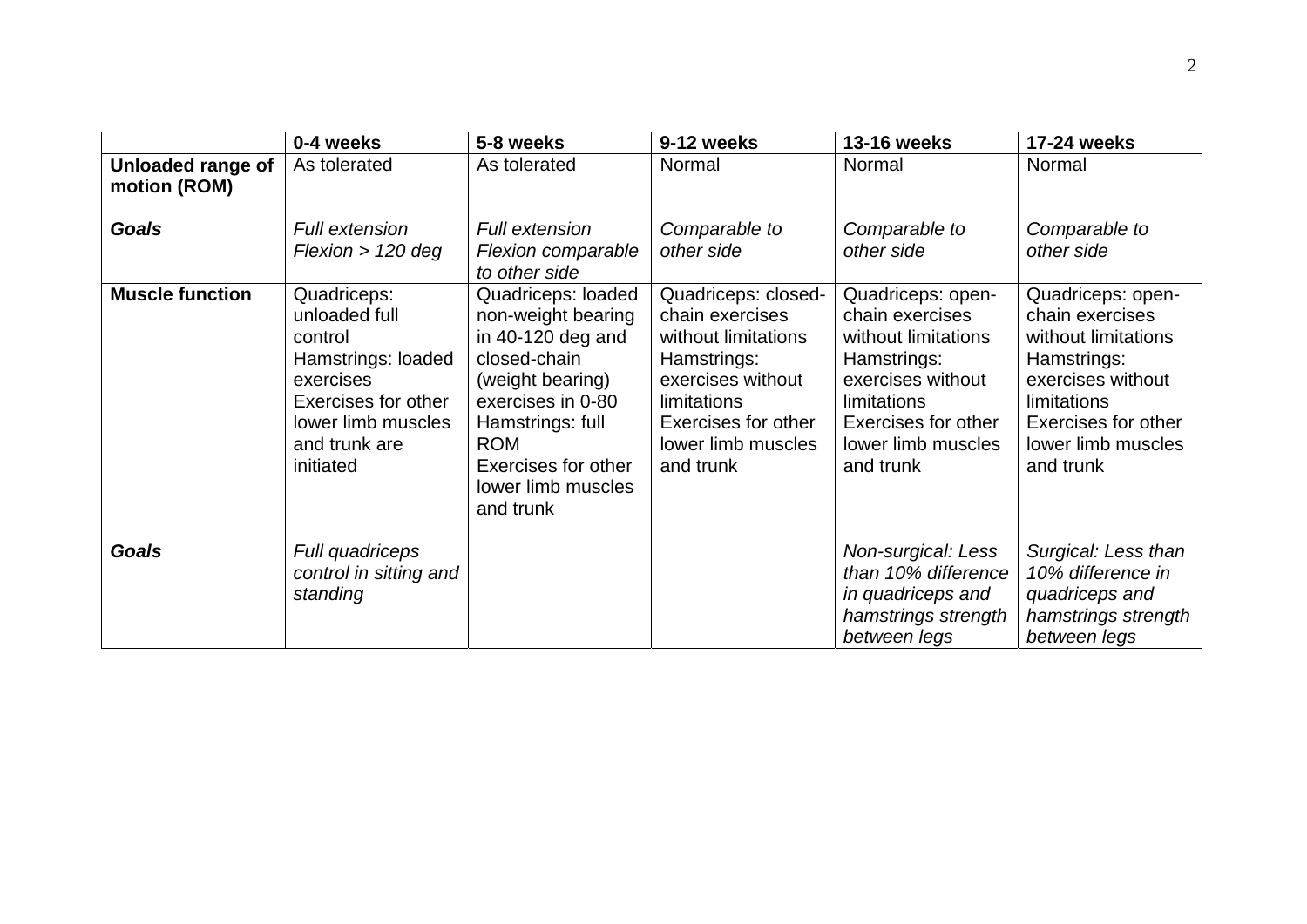|                 | 0-4 weeks                                                                                                                                          | 5-8 weeks                                                                                | 9-12 weeks                                                                    | <b>13-16 weeks</b>                                                                                         | 17-24 weeks                                                                      |
|-----------------|----------------------------------------------------------------------------------------------------------------------------------------------------|------------------------------------------------------------------------------------------|-------------------------------------------------------------------------------|------------------------------------------------------------------------------------------------------------|----------------------------------------------------------------------------------|
| <b>Symptoms</b> | Pain: tolerated,<br>treated if necessary<br>Swelling: tolerated,<br>treated if necessary                                                           | Pain: tolerated,<br>treated if necessary<br>Swelling: tolerated,<br>treated if necessary | No pain<br>Occasional activity-<br>related swelling<br>tolerated              | No pain<br>Occasional activity-<br>related swelling<br>tolerated                                           | No pain<br>Occasional activity-<br>related swelling<br>tolerated                 |
| <b>Goals</b>    | No morning<br>swelling                                                                                                                             | No pain<br><b>Occasional activity-</b><br>related swelling                               | No activity-related<br>pain<br>Occasional activity-<br>related swelling       | No activity-related<br>pain<br>Occasional activity-<br>related swelling                                    | No activity-related<br>pain<br>Occasional activity-<br>related swelling          |
| <b>Walking</b>  | As tolerated<br>forward and<br>backwards without<br>pain* and limping<br>(initially with<br>crutches)                                              | Full weight-bearing<br>Daily walking<br>without restrictions                             | Full weight-bearing<br>Slow and fast<br>walking on treadmill                  | Full weight-bearing<br>Running on<br>treadmill/even<br>surface<br>Non-surgical:<br>Unrestricted<br>running | Full weight-bearing<br>Surgical:<br>Unrestricted<br>running                      |
| <b>Goals</b>    | Full weight-bearing<br>without pain or<br>limping<br>Crutches may be<br>discharged when<br>patient is able to<br>walk backwards<br>without limping | Full weight-bearing<br><b>Walking without</b><br>pain or limping                         | Full weight-bearing<br><b>Walking without</b><br>pain, swelling or<br>limping | Full weight-bearing<br>Non-surgical:<br><b>Running without</b><br>pain, swelling or<br>limping             | Full weight-bearing<br>Surgical: Running<br>without pain,<br>swelling or limping |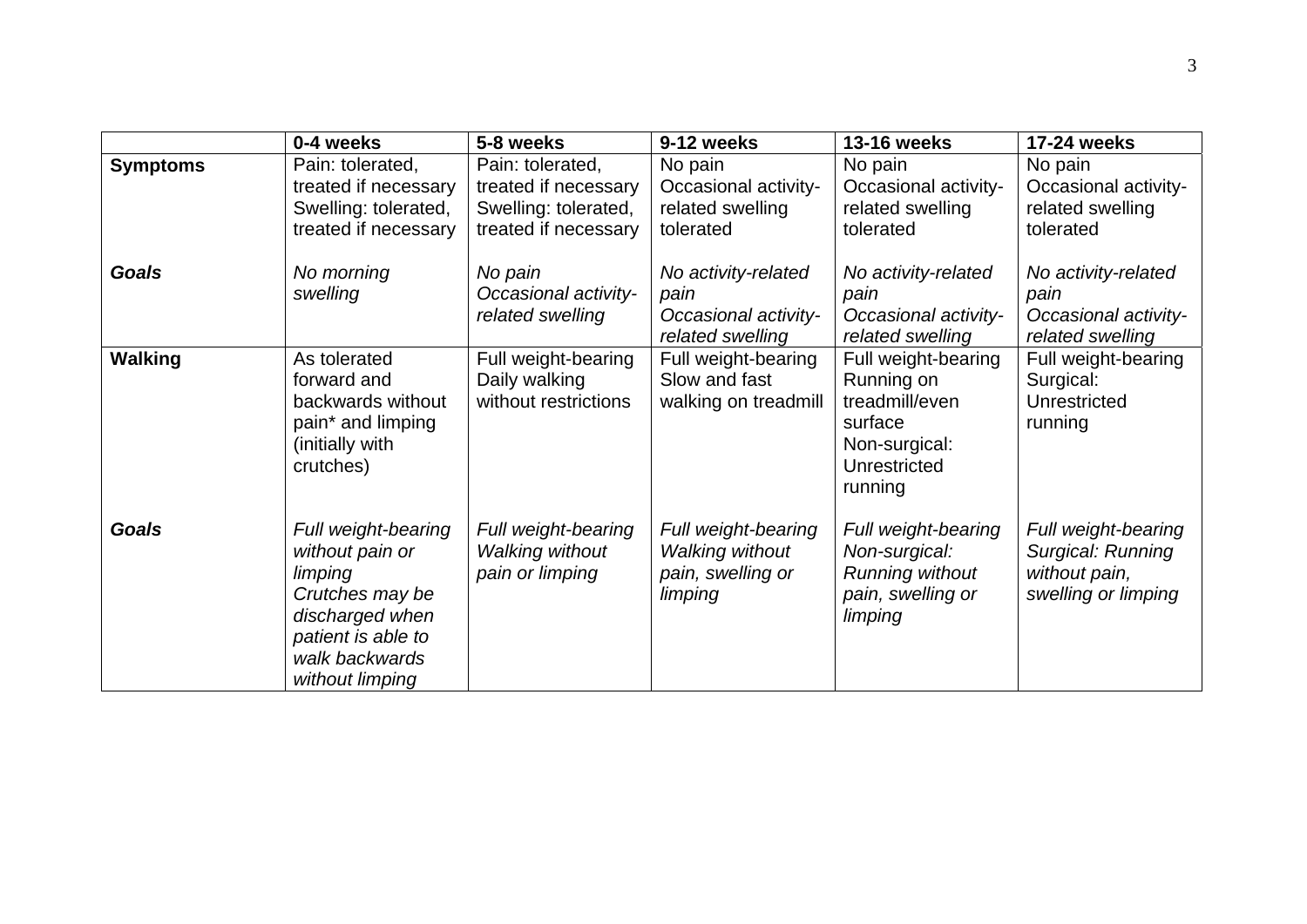|                 | 0-4 weeks                                | 5-8 weeks                                                | 9-12 weeks                                                               | <b>13-16 weeks</b>                                                                                                                              | 17-24 weeks                                                                                                                                              |
|-----------------|------------------------------------------|----------------------------------------------------------|--------------------------------------------------------------------------|-------------------------------------------------------------------------------------------------------------------------------------------------|----------------------------------------------------------------------------------------------------------------------------------------------------------|
| <b>Balance/</b> | One-leg standing in                      | One-leg standing in                                      | One-leg standing in                                                      | One-leg standing in                                                                                                                             | One-leg standing in                                                                                                                                      |
| Coordination    | functional positions                     | functional positions<br>on soft ground and<br>Babs-board | functional positions<br>on more demanding<br>surfaces and Babs-<br>board | functional positions<br>on more demanding<br>surfaces<br>Two legged<br>bounces<br>Easy sport-specific<br>movements<br>Easy agility<br>exercises | functional positions<br>on more demanding<br>surfaces<br>One legged<br>bounces<br>Provoked sport-<br>specific movements<br>Provoked agility<br>exercises |
| <b>Goals</b>    | One-leg standing<br>without difficulties | Comparable to<br>other side                              | Comparable to<br>other side                                              | Non-surgical: One-<br>legged hop and<br>square-hop <sup>1</sup> less<br>than 10% difference<br>between legs                                     | Surgical: One-<br>legged hop and<br>square-hop <sup>1</sup> less<br>than 10% difference<br>between legs                                                  |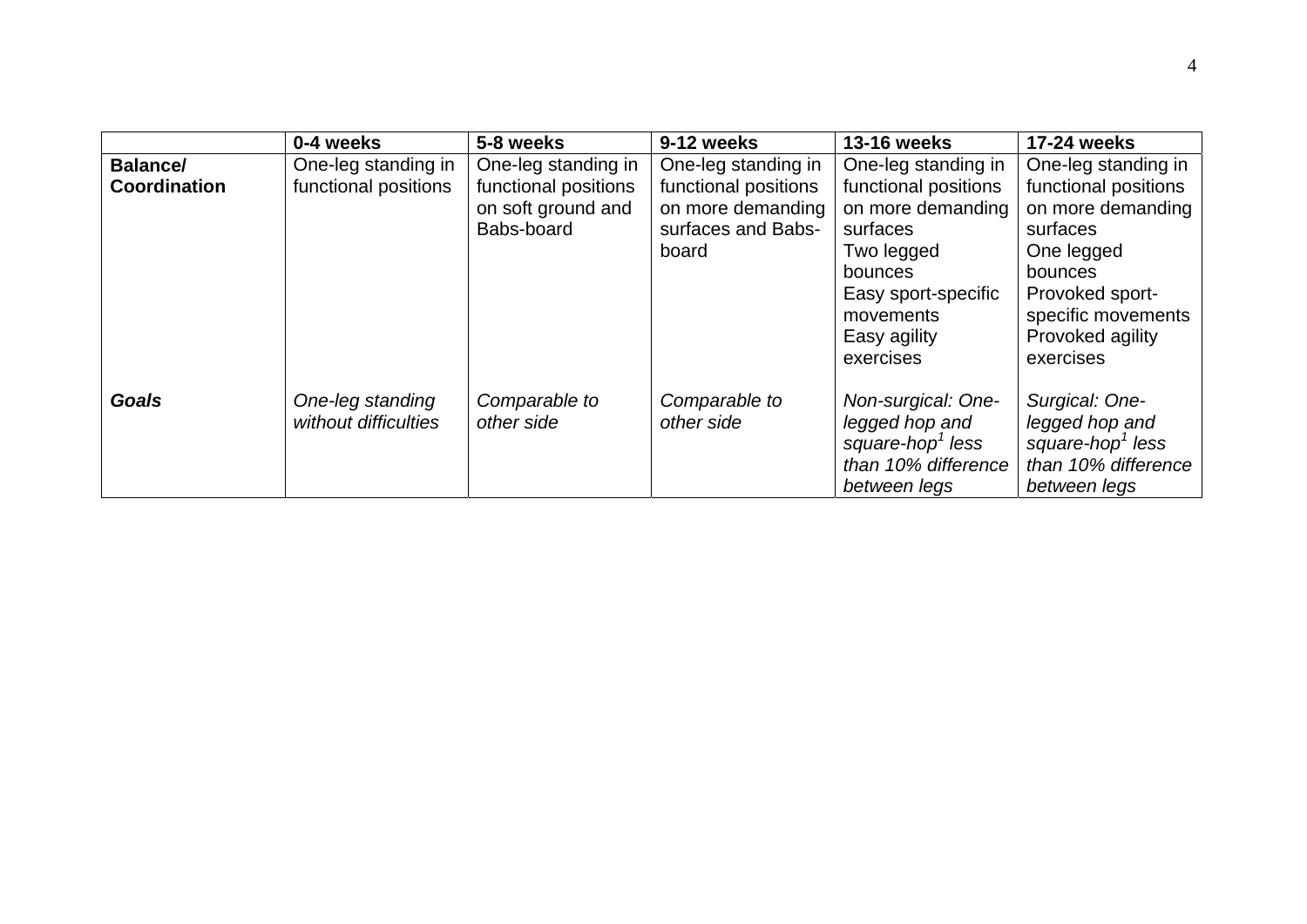|                                  | 0-4 weeks                                                                                   | 5-8 weeks                                                                                                                                                             | 9-12 weeks                                                                                                                         | <b>13-16 weeks</b>                                                                                                     | 17-24 weeks                                                 |
|----------------------------------|---------------------------------------------------------------------------------------------|-----------------------------------------------------------------------------------------------------------------------------------------------------------------------|------------------------------------------------------------------------------------------------------------------------------------|------------------------------------------------------------------------------------------------------------------------|-------------------------------------------------------------|
| <b>Activities</b>                | Unloaded and<br>loaded biking on<br>stationary bike<br>backwards and<br>forwards with clips | Biking on stationary<br>bike without<br>restrictions<br>Wet-vest exercises<br>and running in deep<br>water<br>Non-surgical:<br>Outdoor biking<br>without restrictions | Biking on stationary<br>bike without<br>restrictions<br>Wet-vest exercises<br>and running in deep<br>water<br>Slide-board training | Non-surgical:<br>Introduction of<br>sport-specific<br>exercises<br>Surgical: Outdoor<br>biking without<br>restrictions | Surgical:<br>Introduction of<br>sport-specific<br>exercises |
| <b>Goals</b>                     | Unloaded biking<br>forward with clips                                                       |                                                                                                                                                                       |                                                                                                                                    | Non-surgical:<br>Back to pre-injury<br>activity level                                                                  | Surgical:<br>Back to pre-injury<br>activity level           |
| Action if goal is<br>not reached |                                                                                             | If ROM, Symptoms,<br>Weightbearing<br>goals are not<br>reached: Doctors<br>Visit                                                                                      |                                                                                                                                    |                                                                                                                        |                                                             |

\*As tolerated = acceptable pain according to Pain Monitoring System Visual Analog Scale 5 (0-10) (Thomee, R. A comprehensive treatment approach for patellofemoral pain syndrome in young women. Phys Ther 1977(12): 1690-703.

*1* Ostenberg A, Roos E, Ekdahl C, Roos H. Isokinetic knee extensor strength and functional performance in healthy female soccer players. Scand J Med Sci Sports. 1998 (5):257-64.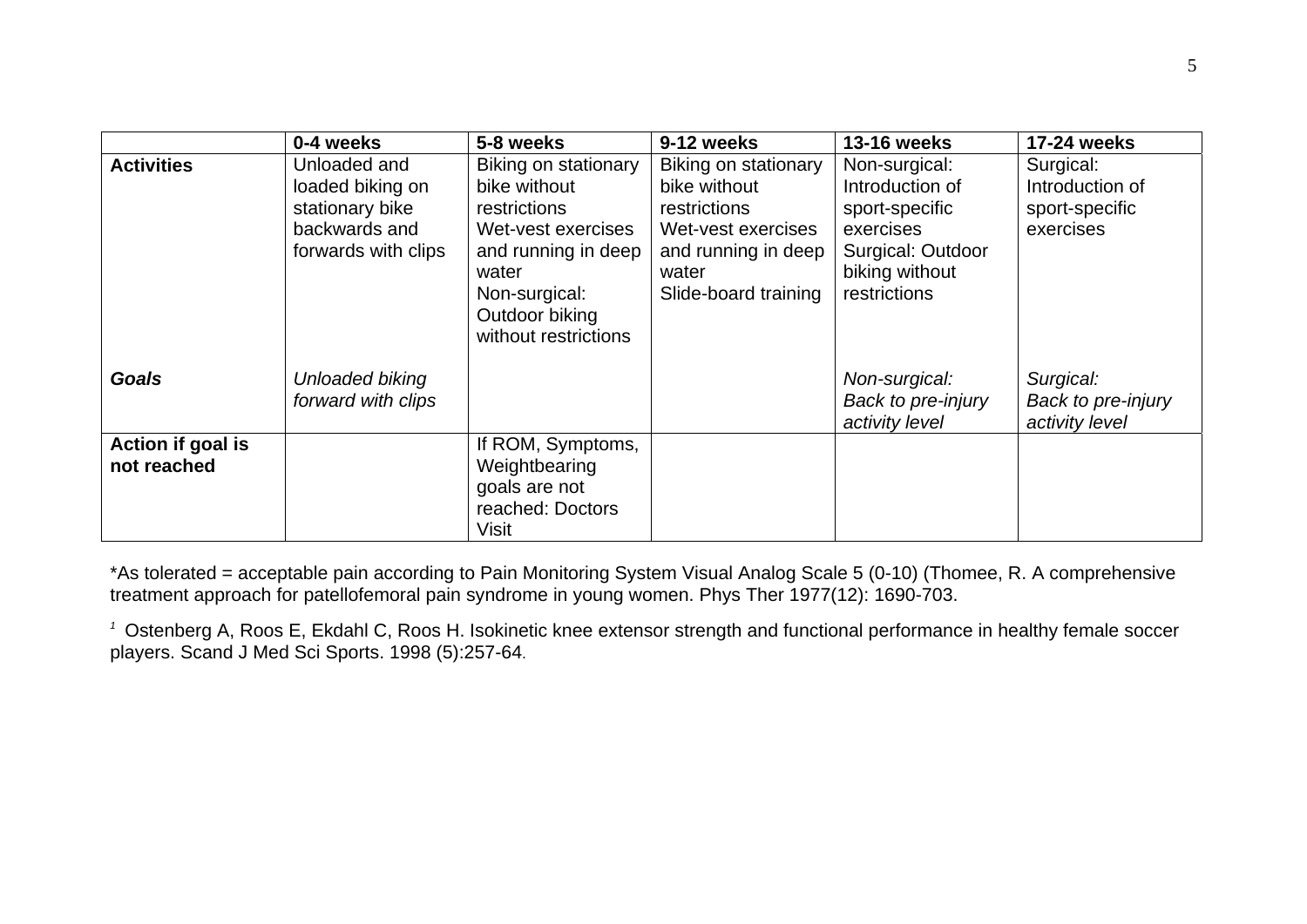# **Phase 1 and 2, 0-8 weeks.**

### **Home program; 2-7 days after injury/operation.**

#### *Knee flexion:*

Lay on your stomach, bend your injured knee to about 90 degrees and lift your foot and lower leg towards the ceiling.

*Knee extension:*

Sit in front of a wall with your injured leg slightly bent and a ball under the knee. Put the foot against the wall and press the knee towards the floor. Keep the tension in the knee extensors.

*Muscle function:*

Sit on a chair/stool. Stand up slowly with full muscle control, equally distributed load on both feet.







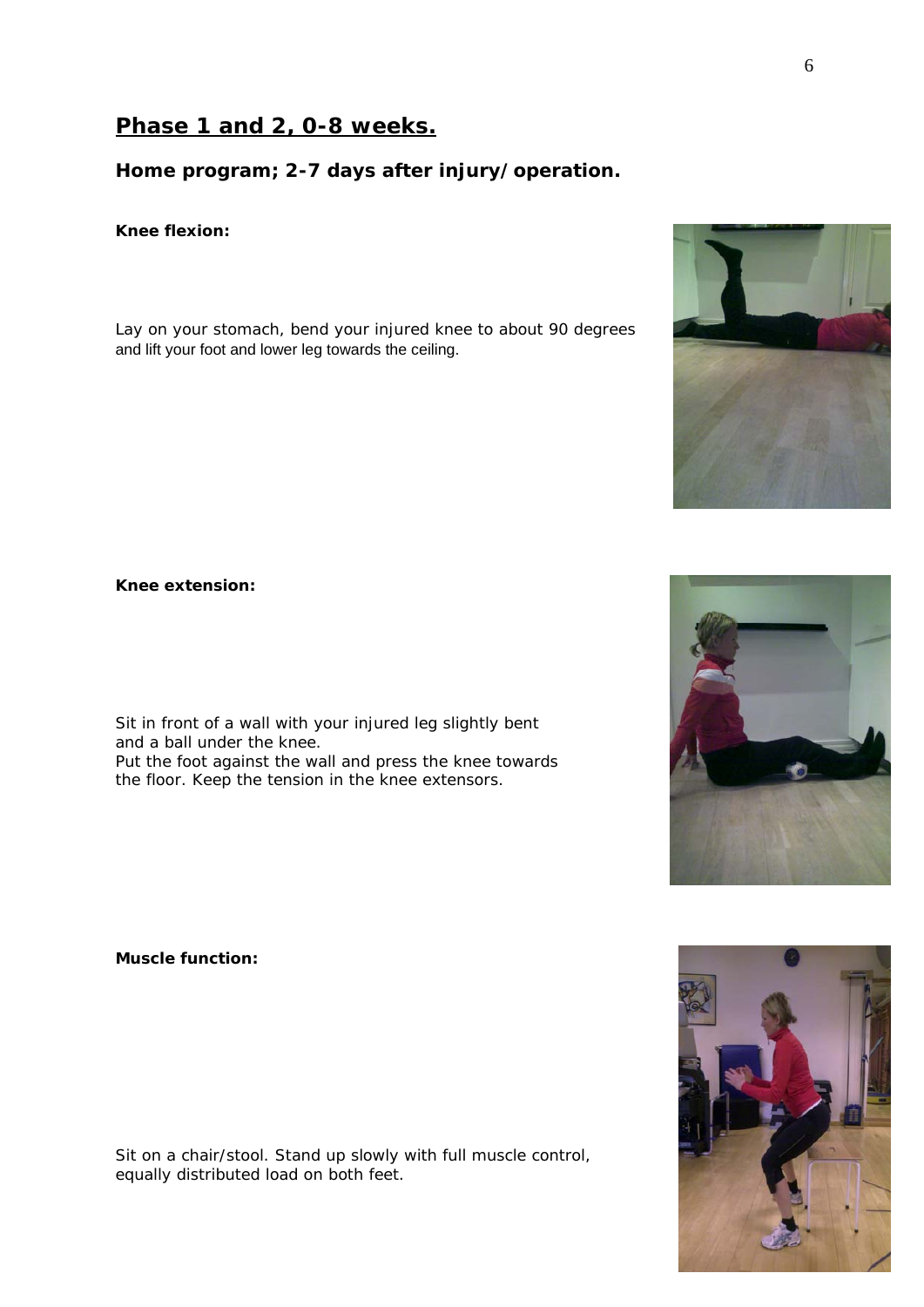### **Phase 1 and 2. 2-8 weeks after injury/reconstructive surgery**

Lay on your back with hips and knees in 90 degrees with your feet against the wall. Slide your injured leg up and down along the wall by extending and flexing your knee.

Stand with your back against the wall and a soft ball behind your injured knee. Squeeze the ball against the wall by extending your knee.

"Norwegian push-ups". Press a soft ball between your knees, flex and extend your hips and knees. Keep back straight.







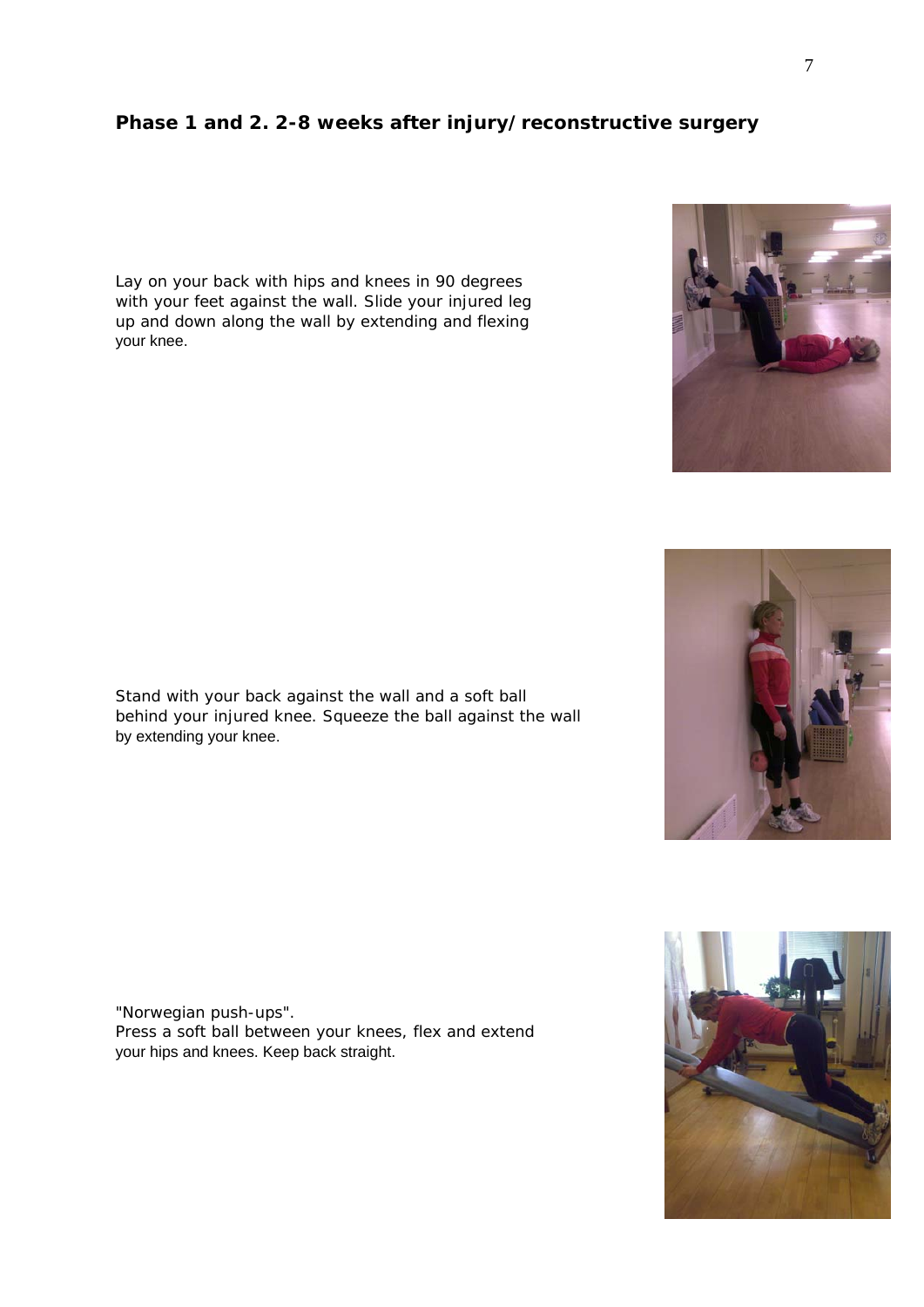Stand on a step board, step down by flexing foot, knee and hip... Important! Neutral alignment of foot, knee and hip. Do not lean trunk forward.

...forward



Leg press, start at 90 degrees and extend your legs.





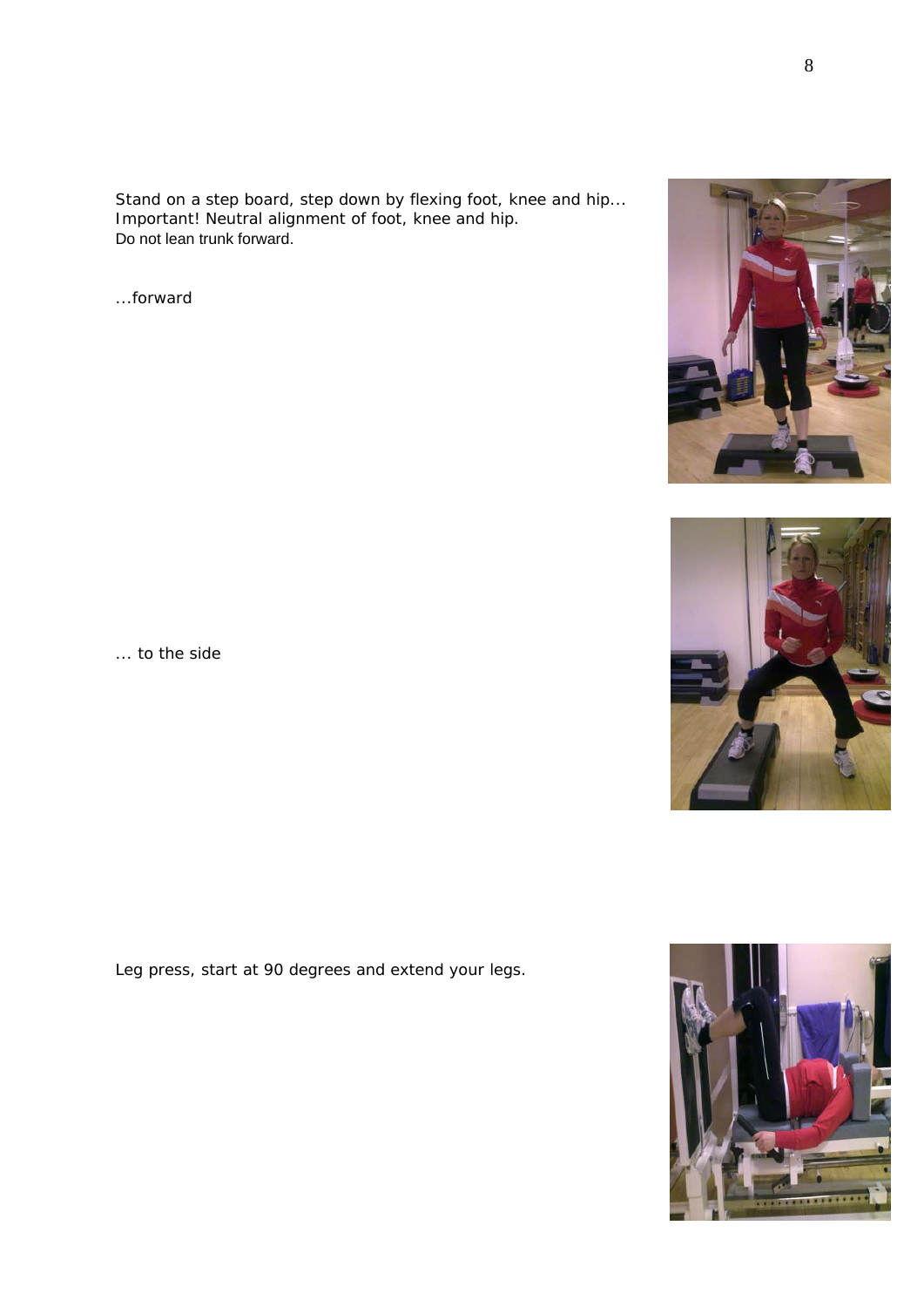Kneebendings with a stick. Important! Neutral alignment of foot, knee and hip. Do not lean trunk forward.

Lay on your back with the injured leg on a hard pillow, keep your hands around your other knee. Lift your pelvis.

Lay on your back with both legs on the hard pillow. Lift your pelvis using one leg, move your other leg sideways. Alternate between legs.







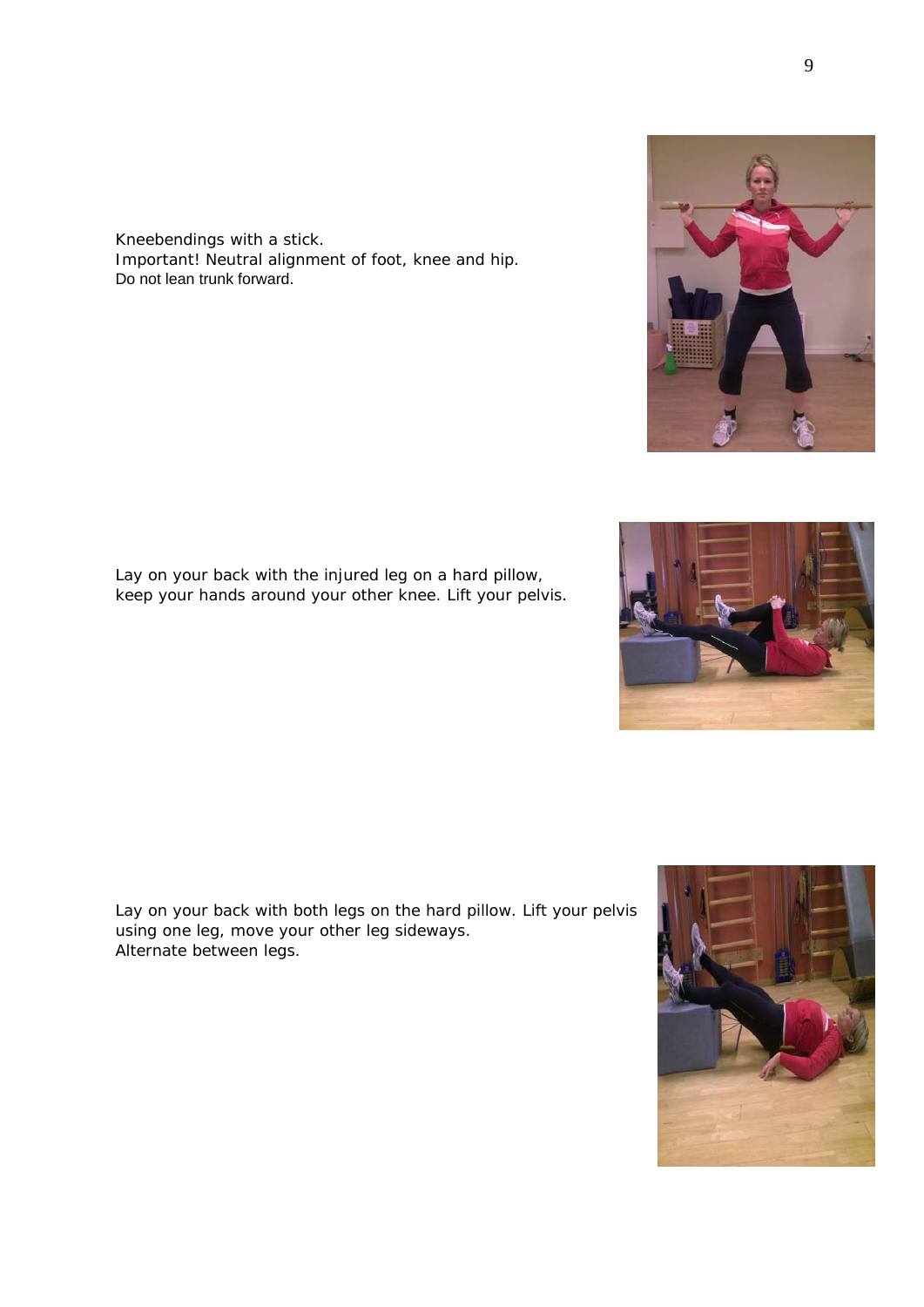A. Stand with your injured leg slightly bent on the step board.





B. Take one step up with your injured leg and extend your knee. Continue the rise until on your toes, keep the knee extended.

Lean against the board on your injured side. Lift your hip up from the board. Simultaneously, extend and lift the other leg in abduction.

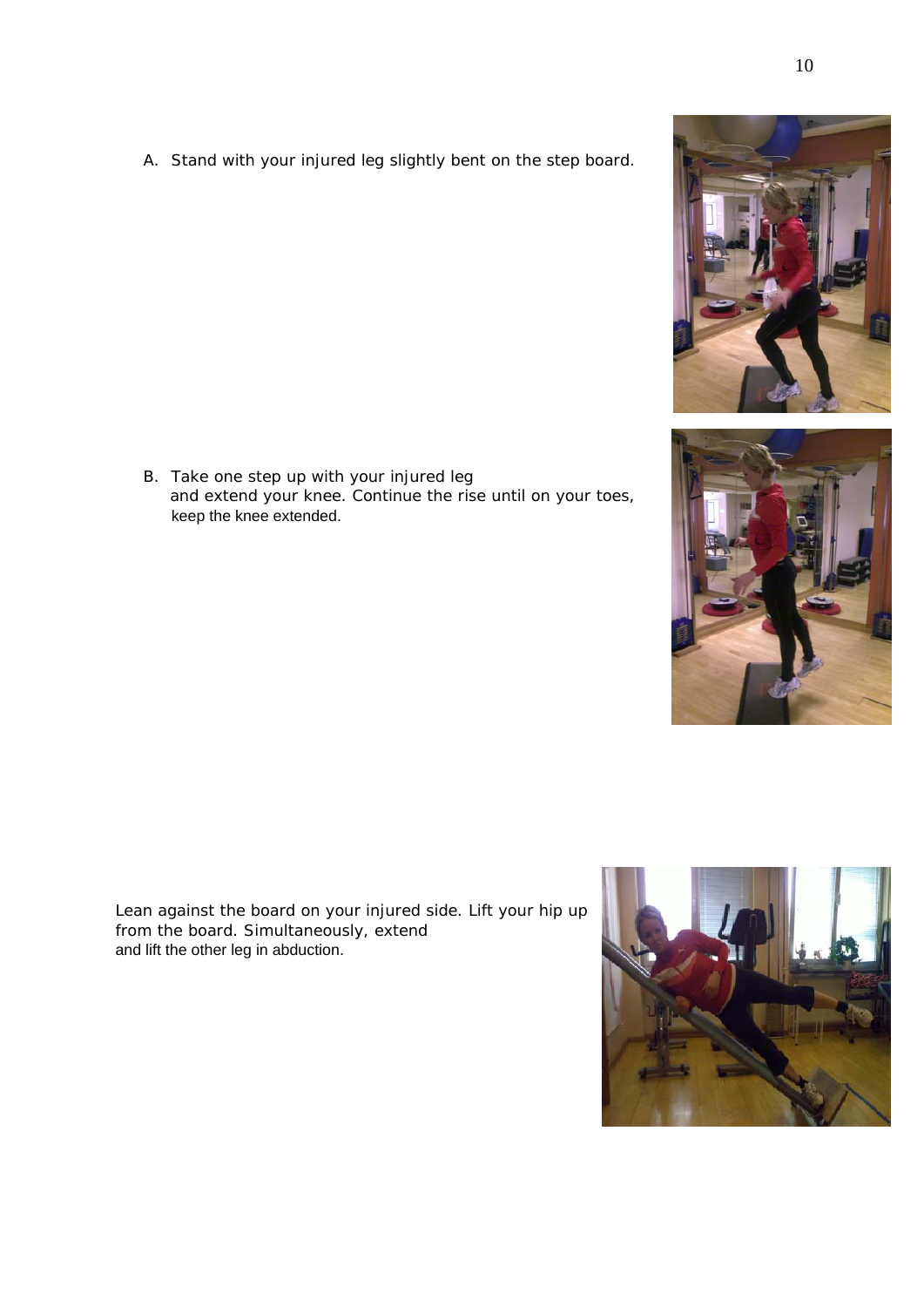Stand on your injured leg on a balance board with your knee semi flexed.

Stand on your injured leg on a trampoline, flex and extend your knee slightly and slowly with full control.

Stand on your injured leg and slide sideways and back again with your other leg. Use a small towel under the other shoe for sliding.





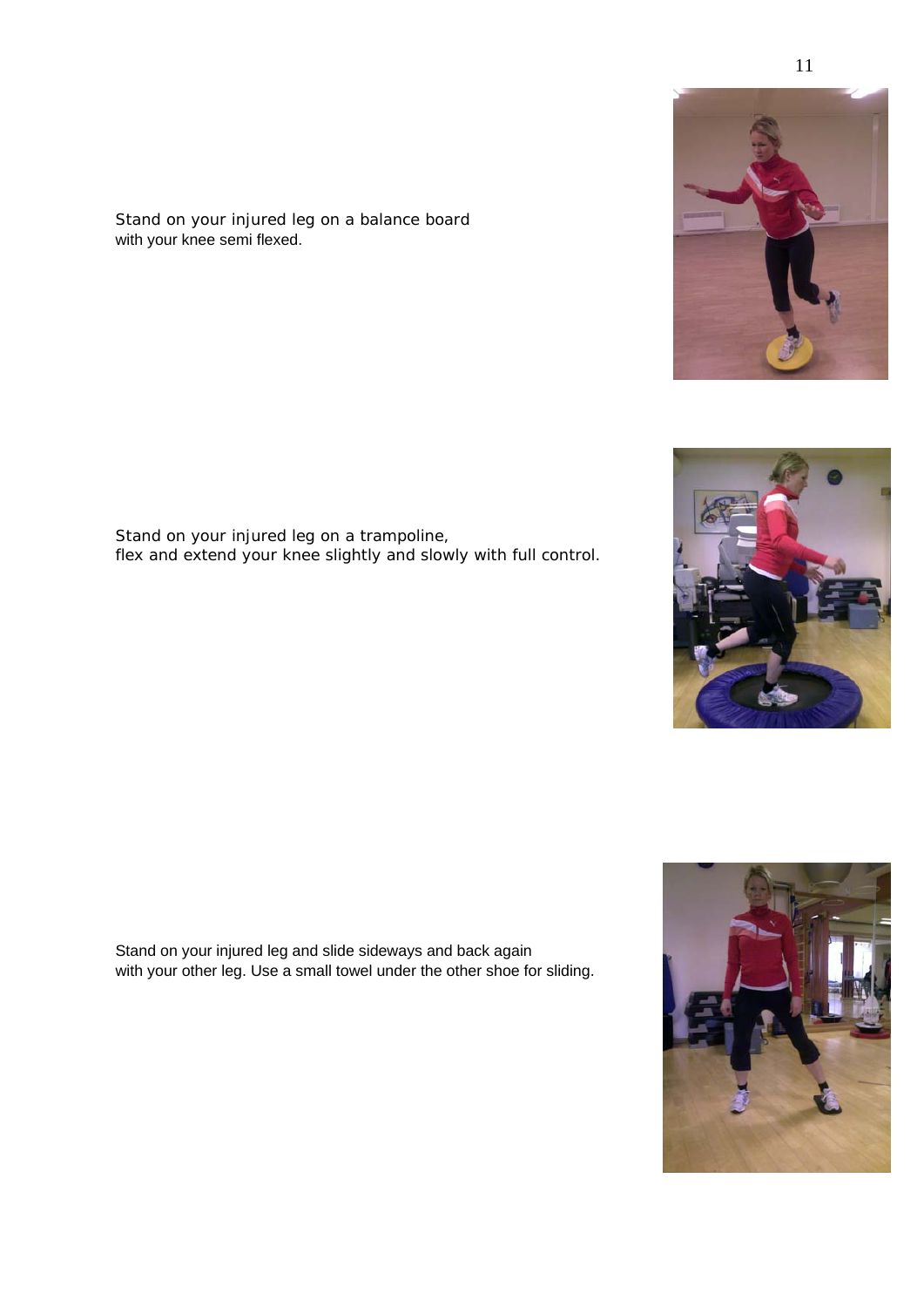# **Phase 4 and 5. 13-24 weeks after injury/reconstruction**

Lunges while moving medicine ball from side to side.

Stepping down to the side from stepboard with deep kneebendings.

Leg extentions with resistance.